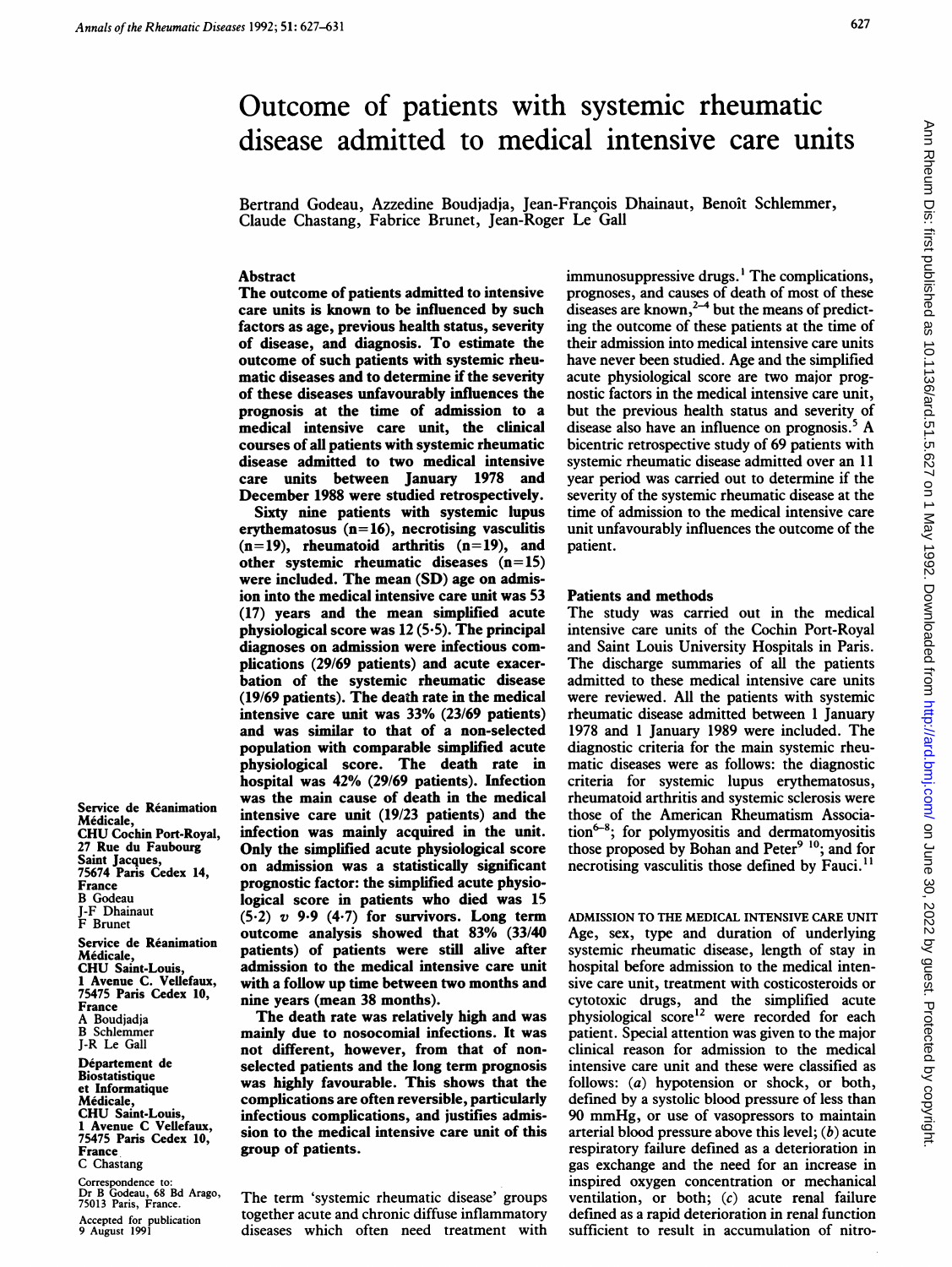genous wastes in the body<sup>13</sup>; and (d) alterations in nervous system function including seizures, motor paralysis, coma, or alterations in mental status.

# EVENTS AND TREATMENT DURING STAY IN MEDICAL INTENSIVE CARE UNIT

The following information was also collected: duration of stay in the medical intensive care unit, the need for mechanical ventilation, and the duration of mechanical ventilation.

# SHORT TERM OUTCOME

Subjects were classified into one of three classes as follows: died in the medical intensive care unit, died in hospital, or discharged from the hospital (survivors). For patients who died in the medical intensive care unit, the probable cause of death and necropsy report were studied.

#### LONG TERM OUTCOME

Patients or their doctor were contacted by telephone after discharge.

## CONTROL GROUP

All the patients admitted to hospital in the two medical intensive care units for diseases other than systemic rheumatic disease between 1 January 1985 and <sup>1</sup> January 1989 were included in a control group. The patients admitted to hospital before this period were not included in the control group because data on age, simplified acute physiological score, and death rate in the medical intensive care unit were not available for all patients. The control group included 2852 patients; their mean age was 53-1 years and their mean simplified acute physiological

Table 1 Patient characteristics

|                                                                     | RA<br>$(n=19)$ | SLE<br>$(n=16)$ | NV<br>$(n=19)$ | SS<br>$(n=5)$ | <b>PM/DM</b><br>$(n=6)$ | Misc<br>$(n=4)$ | Total<br>$(n=69)$ |
|---------------------------------------------------------------------|----------------|-----------------|----------------|---------------|-------------------------|-----------------|-------------------|
| Sex ratio $(F/M)$                                                   | 14/5           | 11/5            | 5/14           | 4/1           | 5/1                     | 2/2             | 41/28             |
| Mean (SD) age at admission (years)                                  | 59 (14)        | 41 (17)         | 57 (16)        | 54 $(8)$      | 51 (18)                 | 60(16)          | 53 (17)           |
| Mean (SD) duration of systemic rheumatic                            |                |                 |                |               |                         |                 |                   |
| disease (months)                                                    | 196 (107)      | 50 (74)         | 27(30)         | 86 (88)       | 15(19)                  | 52 (51)         | 84 (101)          |
| Mean (SD) length of preliminary                                     |                |                 |                |               |                         |                 |                   |
| stay in hospital (days)                                             | 13 (21)        | 18(29)          | 27(41)         | 2(2)          | 18(35)                  | 34(42)          | 19(31)            |
| Mean simplified acute physiological                                 |                |                 |                |               |                         |                 |                   |
| score on admission                                                  | 12.4(5.5)      | 11.9(5.2)       | 13.3(5.3)      | 11.6(3.1)     | 9(6.2)                  | 9.7(9)          | 12(5.5)           |
| Mean (SD) duration of stay in<br>medical intensive care unit (days) | 12(11)         | 21(26)          | 16(24)         | 7(7)          | 20(22)                  | 15 (16)         | 16(20)            |

(RA) Rheumatoid arthritis: (SLE) systemic lupus erythematosus; (NV) necrotising vasculitis; (SS) systemic sclerosis; (PM/DM) polymyositis and dermatomyositis; (misc) miscellaneous.

| Table 2 |  | Diagnosis on admission |
|---------|--|------------------------|

|                                                                | Acute<br>exacerbation<br>of SRD | <b>Infectious</b><br>complication | <i>I</i> atrogenic<br>complication | Cardiovascular<br>complication | <b>Miscellaneous</b><br>$(n=4)$ | Total<br>$(n=69)$ |
|----------------------------------------------------------------|---------------------------------|-----------------------------------|------------------------------------|--------------------------------|---------------------------------|-------------------|
|                                                                | $(n=19)$                        | $(n=29)$                          | $(n=12)$                           | $(n=5)$                        |                                 |                   |
| Mean (SD) age (years)                                          | 46 $(20)$                       | 56 (18)                           | 57(7)                              | 56 (10)                        | 52 (16)                         | 53 (17)           |
| Major clinical problem (No of patients)                        |                                 |                                   |                                    |                                |                                 |                   |
| <b>Shock</b>                                                   |                                 | 17                                |                                    |                                |                                 | 26                |
| Acute renal failure                                            |                                 | 0                                 |                                    |                                |                                 |                   |
| Respiratory failure                                            |                                 | 9                                 |                                    |                                |                                 | 20                |
| Alteration in nervous                                          |                                 |                                   |                                    |                                |                                 |                   |
| system function                                                |                                 |                                   |                                    |                                |                                 | 12                |
| <b>Miscellaneous</b>                                           |                                 |                                   |                                    |                                |                                 |                   |
| Mean (SD) simplified acute<br>physiological score on admission | 11.4(5.3)                       | 12.6(5.2)                         | 10.8(6.4)                          | 14.2(7.2)                      | 11.8(4.3)                       | 12(5.5)           |

score on admission was  $11.9$ . The death rate in the medical intensive care unit was 25% (713/ 2852 patients).

# STATISTICAL ANALYSIS

For multiple admissions, only the first admission to the medical intensive care unit was included (nine patients). The analysis used SAS software. Survival analysis was based on the Kaplan-Meier<sup>14</sup> estimate and the log rank test.<sup>15</sup> The findings at the reference date of <sup>1</sup> January 1989 were used.

# Results

Table <sup>1</sup> gives the characteristics of the 69 patients with systemic rheumatic disease admitted to the two medical intensive care units during the study period. Eight patients were diagnosed for the first time as having systemic rheumatic disease while in the medical intensive care unit. Forty four of the 69 patients were being treated with corticosteroids for more than one month before admission to the medical intensive care unit; in 14 patients, the prednisone dose was lower than 10 mg/day. Cytotoxic drugs were given in addition to corticosteroids in seven patients (cyclophosphamide (five patients), methotrexate (two patients).

Table 2 gives the major clinical problems prompting admission to the medical intensive care unit and the various diagnoses on admission. Infection was the most common reason for admission (29/69 patients).

Acute exacerbation of the systemic rheumatic disease led to the admission of 19 patients. These were mainly patients with systemic lupus erythematosus (6/19) and necrotising vasculitis (7/19 patients). Non-septic iatrogenic complications were the third most common diagnosis on admission (12/69 patients) and included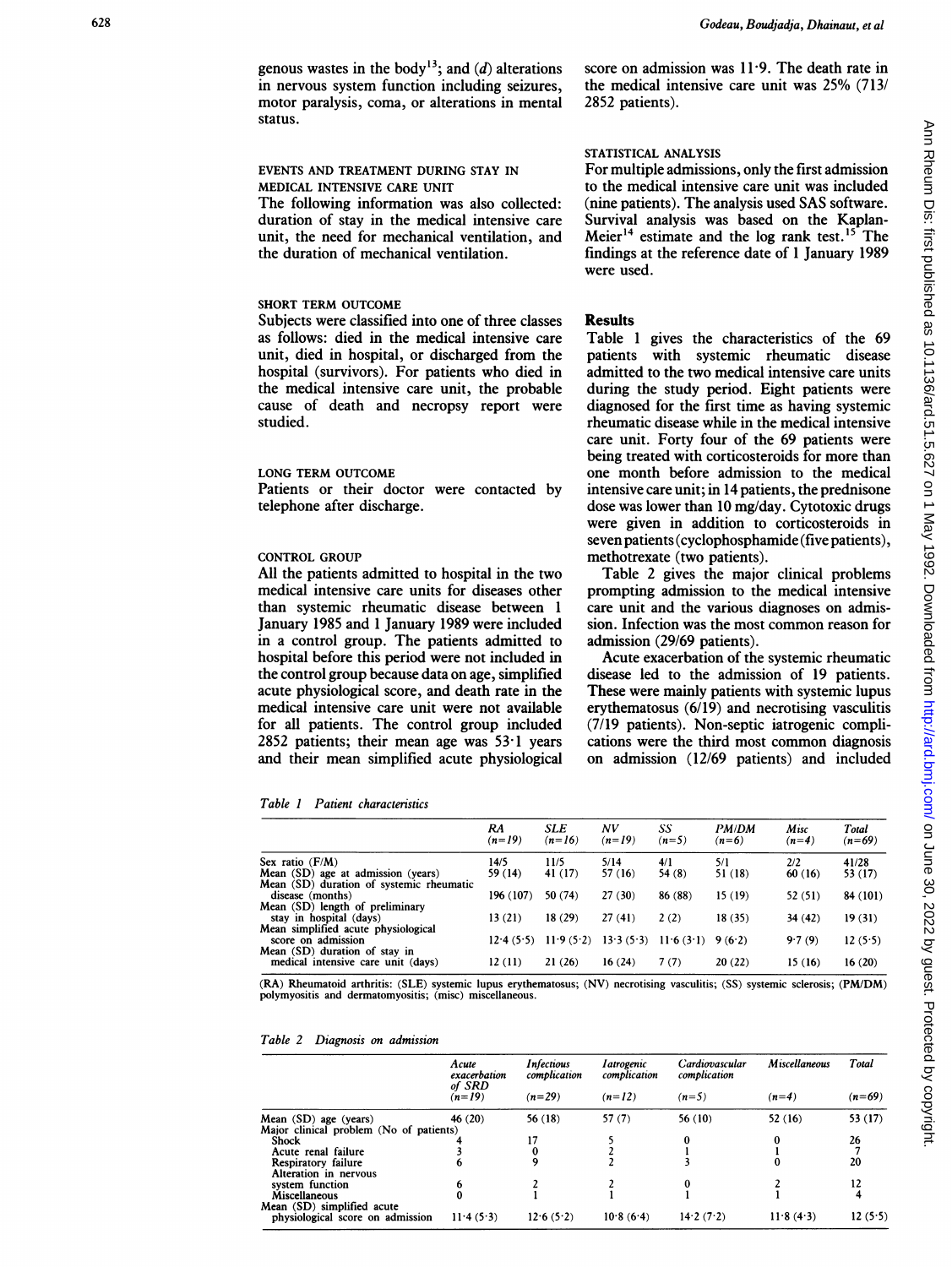adverse drug effects in seven and complications due to an invasive diagnostic or therapeutic procedure in five patients. Five patients were admitted for cardiovascular complications which were not directly attributable to the systemic rheumatic disease. The remaining four patients were admitted for miscellaneous complications including one intracerebral haemorrhage, one seizure, one hepatic encephalopathy, and one multifactorial acute renal failure.

The figure shows the short term outcome and causes of death. The death rate in the medical intensive care unit was 33% (23/69 patients) and the in hospital death rate was 42% (29/69) patients). Of the 69 patients in the study, 41 were included between 1 January 1985 and 1 January 1989 and could therefore be compared with the control group. Their mean age was 54 years and their simplified acute physiological score on admission was  $12.9$ . The death rate in the medical intensive care unit of these 41 patients was 34% (14/41 patients) and was not significantly different from that observed in the 2852 patients of the control group  $(25%)$  followed at the same time. Similarly, the mean



Short term outcome of patients admitted to the medical intensive care units (MICUS).

Table 3 Short term outcome of patients admitted to medical intensive care unit

|                                                             | Non-survivors<br>$(n=29)$ | Survivors<br>$(n=40)$ |
|-------------------------------------------------------------|---------------------------|-----------------------|
| Mean age (years)                                            | 56 (14)                   | 51(18)                |
| Systemic rheumatic diseases                                 |                           |                       |
| (No of patients):                                           |                           |                       |
| <b>SLE</b>                                                  | 3                         | 13                    |
| RA                                                          | 9                         | 10                    |
| NV                                                          | 10                        |                       |
| SS                                                          |                           |                       |
| PM/DM                                                       |                           |                       |
| Miscellaneous                                               |                           |                       |
| Mean (SD) duration of systemic rheumatic disease (months)   | 89 (105)                  | 80 (100)              |
| Diagnosis on admission                                      |                           |                       |
| (No of patients):                                           |                           |                       |
| <b>Exacerbation of SRD</b>                                  |                           | 12                    |
| Infectious complications                                    | 15                        | 14                    |
| Iatrogenic complications                                    |                           | 9                     |
| Cardiovascular complications                                |                           |                       |
| Miscellaneous                                               |                           |                       |
| Mean (SD) simplified acute physiological score on admission |                           |                       |
| (p < 0.0006)                                                | 15(5.2)                   | 9.9(1.7)              |

Abbreviations: (SLE) systemic lupus erythematosus; (RA) rheumatoid arthritis; (NV) necrotising vasculitis; (SS) systemic sclerosis; (PM/DM) polvmvositis and dermatomvositis.

ages and simplified acute physiological score on admission of the two groups were comparable.

Infection was the main cause of death in the medical intensive care unit. Eighty three per cent of patients  $(19/23)$  who died in the medical intensive care unit had septic complications, which were the sole cause of death for 12 patients. In the other seven patients, infection complicated an exacerbation of the systemic rheumatic disease. Infection manifested itself as septic shock (15 patients), acute respiratory distress syndrome due to pneumonia (two patients), and infectious meningitis (two patients). Microorganisms were isolated from 15 of the 19 patients who died of septic complications. Two patients had documented bacterial infections when admitted to the medical intensive care unit. All the other agents were isolated after admission to the medical intensive care unit and included seven Staphylococcus aureus, five Gram negative rods, and one Candida albicans with systemic manifestations. No viral, parasitic, nor mycobacterial infection was isolated. Only two deaths were solely attributable to an exacerbation of the systemic rheumatic disease and two deaths were caused by iatrogenic complications.

Table 3 summarizes the characteristics of survivors compared with the non-survivors. The study of prognostic factors influencing the short term medical intensive care unit outcome using univariate analysis and logistic regression 40 Survivors shows that simplified acute physiological scores was the only prognostic factor ( $p=0.0006$ ). The death rate tended to increase with age and to be higher in patients admitted for infectious complications (15/29 patients; 52%) than those admitted for exacerbation of the systemic rheumatic disease (7/19 patients; 37%) of iatrogenic complications (3/12 patients; 25%). No statistically significant differences were found, however. Mechanical ventilation was required for 36 patients of whom 23 died. Prolonged ventilation was compatible with survival: four patients ventilated for 20 days or more (20, 25,

> The analysis of long term outcome showed support that 83% of patients discharged from hospital (33/40 patients) were still alive after a follow up time of between two months and nine years (mean 38 months). One patient was lost to follow up and six patients died. Three deaths were secondary to infectious complications one, 13, and 22 months after discharge from the medical intensive care unit.

#### **Discussion**

Numerous acute complications have been described in the course of systemic rheumatic disease. These complications are more likely as the duration of the disease increases. Health related quality of life also diminishes with long term disease. Admission to a medical intensive care unit may be questionnable when the short term prognosis is poor, especially in an era of increasing awareness of high health expenditure. In our study, however, the short term outcomes of the patients with systemic rheumatic disease admitted to the medical intensive care unit were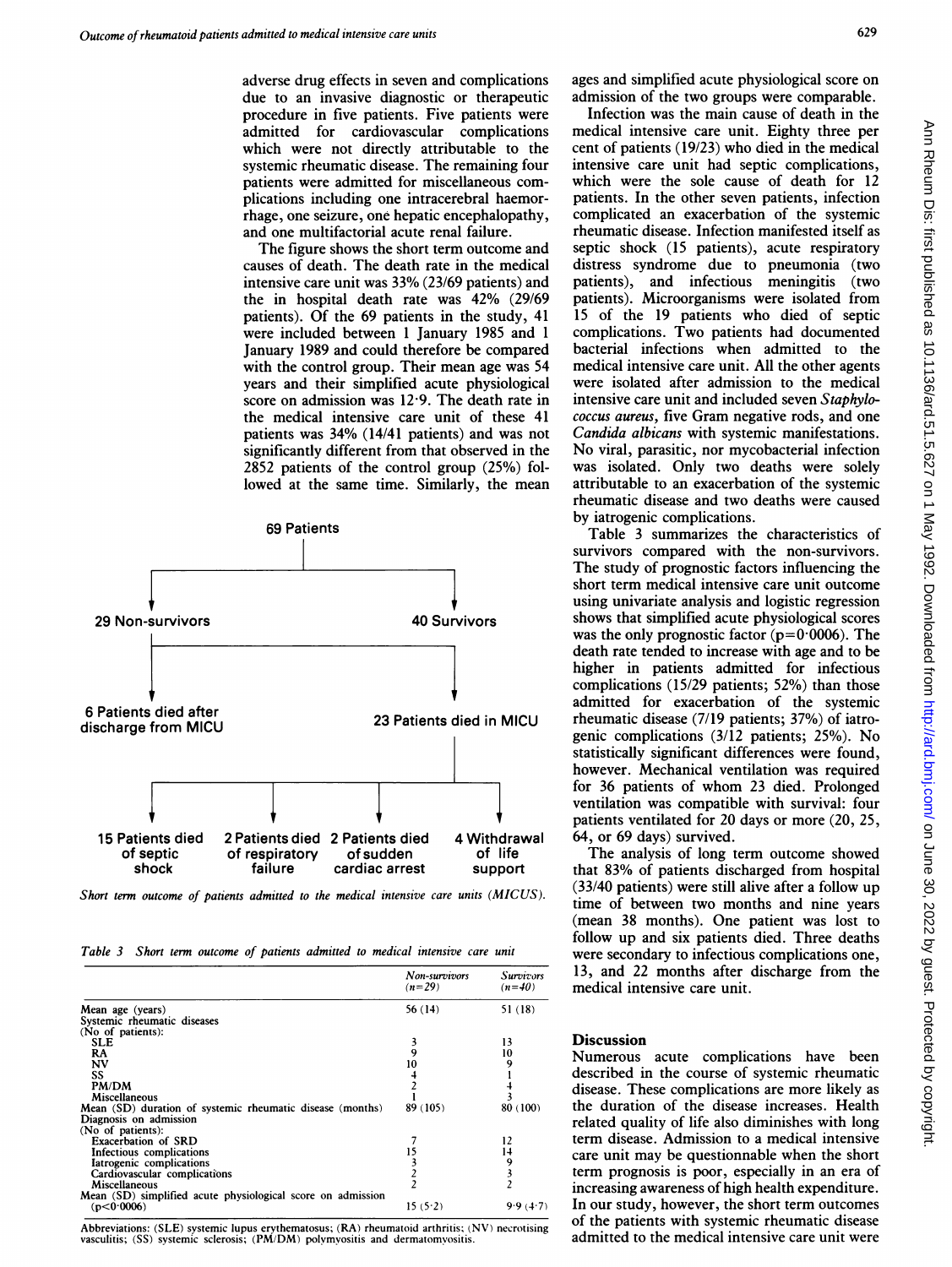similar to those of non-selected patients, and the long term prognosis was favourable.

Simplified acute physiological score was the only prognostic factor that was significantly associated with death. The influence of the diagnosis on admission on short term prognosis is also worth noting; patients admitted for infectious complications tend to have a poorer outcome than the other groups (Table 3). This is not statistically significant, however, probably because of the small number of patients. The group of patients with infectious complications were otherwise indistinguishable from the other groups of patients (Table 2). Age was not a statistically significant prognostic factor, in contrast with previously reported results,<sup>5</sup> but again is probably due to the small sample size.

The death rate in the medical intensive care unit was high at 33%. The death rate in our series, however, was not significantly higher than the death rate of non-selected patients with comparable simplified acute physiological score followed at the same time in the same medical intensive care unit. We did not find a disease effect on the prognosis as previously described by several workers for other severe diseases such as acute haemorrhagic pancreatitis<sup>16</sup> or haematological malignancy<sup>17</sup><sup>18</sup> where the prognosis is extremely unfavourable even in patients with only one or two organ system failures.<sup>19</sup>

The death rate observed in the group of mechanically ventilated patients was high (63%). This was not unexpected as mechanical ventilation is known to have large and unfavourable effects on prognosis.<sup>20</sup> Unlike cancer or malignant haemopathy, however,<sup>17</sup> prolonged ventilation is not incompatible with survival (four survivors were ventilated for more than 20 days). Most of the patients received treatment with immunosuppressive drugs, although none were neutropenic during their stay in the medical intensive care unit. This may be the reason for the relatively good tolerance to prolonged ventilation.

Infection was the main diagnosis on admission and the main cause of death. Accordingly, Hellman *et al* suggested that death often results from the interplay of multiple processes and that infection can be a major contributor to the patient's death.<sup>21</sup> Staphylococcus aureus, Gram negative rods, and opportunistic bacteria are common nosocomial infections in immunocompromised adults.<sup>22</sup> <sup>23</sup> Indeed, in our series, bacteria were isolated from 15 patients who died in the medical intensive care unit. Thirteen had Staphylococcus aureus or Gram negative rods which were acquired during the stay in the medical intensive care unit. In contrast, only one patient died of an opportunistic infection (systemic candidosis). Opportunistic infections are often diagnosed at necropsy, however,<sup>21</sup> <sup>23</sup> and it seems possible that some opportunistic infections were not recognised.

In our study, the severity of nosocomial infectious complications is not surprising as most patients were receiving corticosteroids or cytotoxic drugs on admission to the medical intensive care unit. Moreover, it is now well established that infection is <sup>a</sup> common cause of morbidity and death in systemic rheumatic disease. A multicentric study analysing the causes of death in patients with systemic lupus erythematosus showed that 33% of deaths were secondary to sepsis.<sup>2</sup> Hellmann et al found similar results and suggested that the frequency of these infectious complications may result from the use of cytotoxic drugs or corticosteroids, which were commonly used in the three months before infection, even in the absence of leukopenia.2' Similar findings have been reported for vasculitis, where Guillevin et al found that 26% of deaths were caused by infectious complications.4

Gastrointestinal complications were rare. Only three patients were admitted for this class of complication. Other workers have reported different results<sup>4 24</sup>; gastrointestinal complications are common and are the main cause of death in patients with vasculitis. The difference is probably due to the admission policy of our medical intensive care unit where patients with surgical complications are rare.

A study of the long term outcome is essential to estimate the effect of admission to a medical intensive care unit for patients with chronic and irreversible disease.<sup>25</sup> In these patients, death rates are often low in the hospital but high after discharge. This result was not found in our study. On the contrary, although the death rate in hospital is relatively high, prolonged subsequent survival was observed. This suggests that complications are potentially reversible and justifies admission to the medical intensive care unit, particularly for infectious complications.

From our data, it seems reasonable to admit patients with systemic rheumatic diseases to the medical intensive care unit in spite of the relatively high death rate from nosocomial infections. The short term prognosis is similar to that of a non-selected population. Above all, the favourable long term prognosis in these patients shows that full recovery is possible.

We are indebted to Professor Jean-Charles Piette and to Drs Bruno Schremmer and Pascal Borderies for their assistance in reviewing this paper.

- <sup>I</sup> Petersdorf R G, Adams R D, Braunwald E, Isselbacher K J. eds. Harrison's principles of internal medicine. 10th ed. International Student Edition. New York: McGraw-Hill,
- 1983. 2 Rosner S, Gintzler E M, Diamond H S, et al. A multicenter study of outcome in systemic lupus erythematosus. Arthritis Rheum 1982; 25: 612-7.
- Rheum 1982; 25: 612–7.<br>
3 Mitchell D M, Spitz P W, Young D Y, et al. Survival,<br>
prognosis, and causes of death in rheumatoid arthritis.<br>
Arthritis Rheum 1986; 29: 706–14.
- 4 Guillevin L, Le Thi Huong Du Z, Godeau P, Jais P, Wechsler B. Clinical finding and prognosis of polyarteritis
- nodosa and Churg-Strauss anguitis: a study in 165 patients.<br>Br J Rheumatol 1988; 27: 256–64.<br>The French Multicenter Group of ICU Research. The Inserm<br>unit 169 of statistical and epidemiological studies: factors related to outcome in intensive care: French multicenter<br>study. Crit Care Med 1989; 17: 305–8.<br>6 Tan E M, Cohen A S, Fries J F, et al. The 1982 revised
- criteria for the classification of systemic lupus erythematosus.
- Arthritis Rheum 1982; 25: 1271–7.<br>7 Arnett F G, Edworthy S M, Bloch D A, et al. The 1987<br>revised ARA criteria for rheumatoid arthritis (RA). Arthritis Rheum 1988; 31: 315-24.
- 8 Subcommittee for Scleroderma Criteria of the American Rheumatism Association Diagnostic and Therapeutic Criteria Committee. Preliminary criteria for the classification of systemic sclerosis (scleroderma). Arthritis Rheum 1980; 23: 581-90.
- 
- 9 Bohan A, Peter J B. Polymyositis and dermatomyositis.<br>
N Engl J Med 1975; 292: 344-7.<br>
10 Bohan A, Peter J B. Polymyositis and dermatomyositis.<br>
N Engl J Med 1975; 292: 403-7.